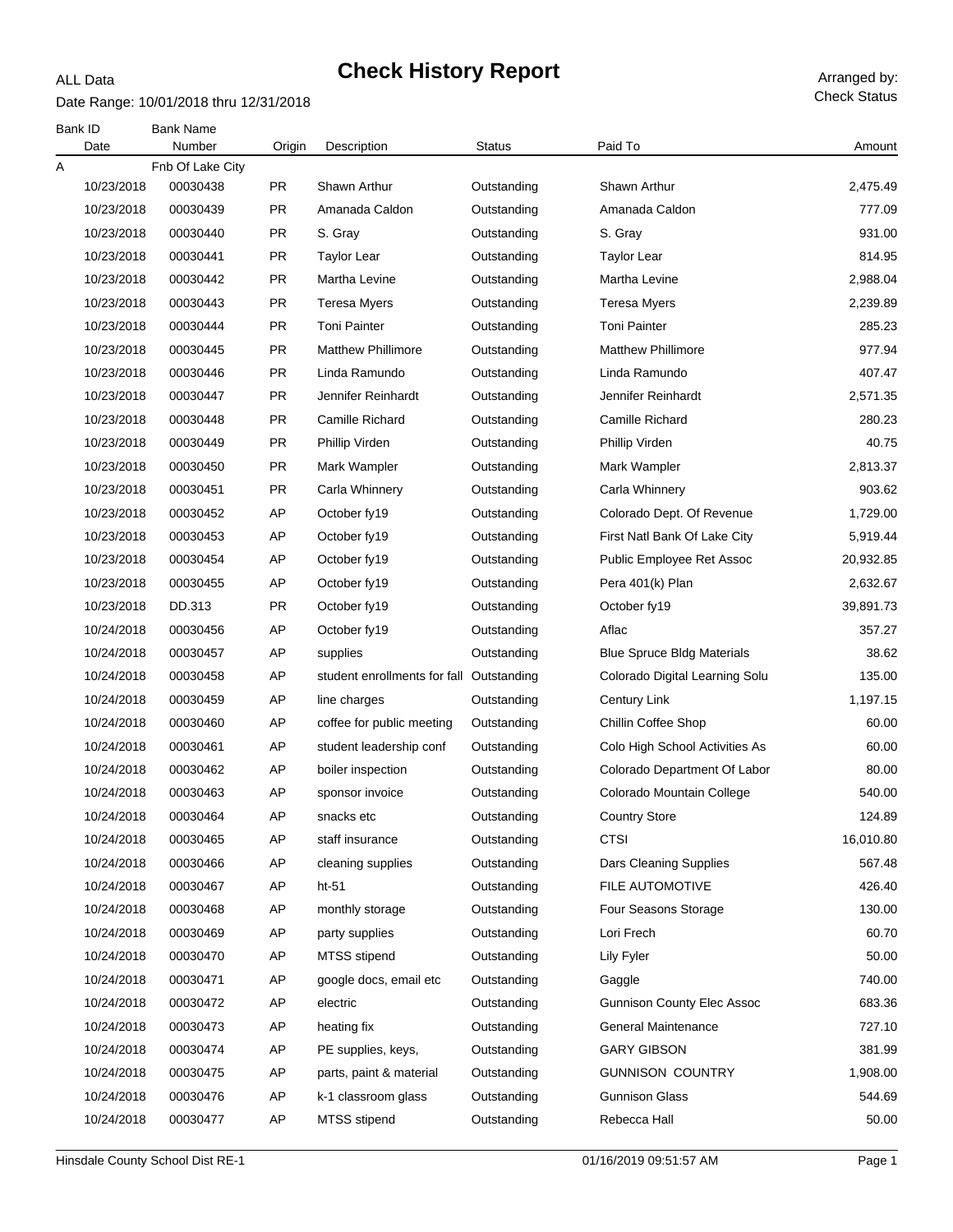### Date Range: 10/01/2018 thru 12/31/2018

ALL Data

| Bank ID    | <b>Bank Name</b> |           |                                           |               |                                   |           |
|------------|------------------|-----------|-------------------------------------------|---------------|-----------------------------------|-----------|
| Date       | Number           | Origin    | Description                               | <b>Status</b> | Paid To                           | Amount    |
| 10/24/2018 | 00030478         | AP        | school messenger setup                    | Outstanding   | Harris School Solutions           | 1,095.00  |
| 10/24/2018 | 00030479         | AP        | overnight stipend                         | Outstanding   | Natascia Hays                     | 70.00     |
| 10/24/2018 | 00030480         | AP        | fuel                                      | Outstanding   | <b>Hinsdale County</b>            | 667.89    |
| 10/24/2018 | 00030481         | AP        | new child pads for EAD                    | Outstanding   | Hinsdale County Public Health     | 201.13    |
| 10/24/2018 | 00030482         | AP        | copier reading                            | Outstanding   | Image Net Consulting              | 1.83      |
| 10/24/2018 | 00030483         | AP        | propane for fy19                          | Outstanding   | JC Propane                        | 10,500.00 |
| 10/24/2018 | 00030484         | AP        | books                                     | Outstanding   | John Wagner Public Library        | 272.66    |
| 10/24/2018 | 00030485         | AP        | pizza                                     | Outstanding   | Lake City Bakery                  | 713.91    |
| 10/24/2018 | 00030486         | AP        | overnight for college fair                | Outstanding   | Martha Levine                     | 85.00     |
| 10/24/2018 | 00030487         | AP        | DB, IH sessions                           | Outstanding   | The LISTEN Foundation             | 750.00    |
| 10/24/2018 | 00030488         | AP        | MTSS meeting                              | Outstanding   | Lydia Mcneese                     | 50.00     |
| 10/24/2018 | 00030489         | AP        | MTSS stipend                              | Outstanding   | <b>Emily Motsinger</b>            | 50.00     |
| 10/24/2018 | 00030490         | AP        | overnight stipend                         | Outstanding   | Nathan Motsinger                  | 70.00     |
| 10/24/2018 | 00030491         | AP        | membership #01164397                      | Outstanding   | National Council for the Socia    | 89.00     |
| 10/24/2018 | 00030492         | AP        | senior lock in                            | Outstanding   | <b>Cindy Nelson</b>               | 58.78     |
| 10/24/2018 | 00030493         | AP        | map testing                               | Outstanding   | <b>Northwest Evaluation Assoc</b> | 1,870.00  |
| 10/24/2018 | 00030494         | AP        | printer ink                               | Outstanding   | Ott to Print Green                | 166.00    |
| 10/24/2018 | 00030495         | AP        | cultural landscape intro                  | Outstanding   | Pearson Education                 | 1,950.09  |
| 10/24/2018 | 00030496         | AP        | reimbursement                             | Outstanding   | Amanda Phillimore                 | 9.04      |
| 10/24/2018 | 00030497         | AP        | MTSS stipend                              | Outstanding   | Caitlyn Rhodes                    | 50.00     |
| 10/24/2018 | 00030498         | AP        | subscription                              | Outstanding   | Scientific American               | 39.99     |
| 10/24/2018 | 00030499         | AP        | overnight stipend                         | Outstanding   | Dan Scroggins                     | 35.00     |
| 10/24/2018 | 00030500         | AP        | advertising                               | Outstanding   | Silver World Publishing           | 1,043.00  |
| 10/24/2018 | 00030501         | AP        | gold reporting                            | Outstanding   | <b>Teaching Strategies</b>        | 119.40    |
| 10/24/2018 | 00030502         | AP        | armory usage                              | Outstanding   | Town Of Lake City                 | 3,144.00  |
| 10/24/2018 | 00030503         | AP        | trash removal                             | Outstanding   | <b>Utah's Sanitation</b>          | 585.00    |
| 10/24/2018 | 00030504         | AP        | stuco, gas, science,                      | Outstanding   | <b>Card Service Center</b>        | 1,247.64  |
| 10/24/2018 | 00030505         | AP        | tech, office, educator effec, Outstanding |               | <b>Card Service Center</b>        | 497.38    |
| 10/24/2018 | 00030506         | AP        | tech, elem, xcountry,                     | Outstanding   | FNB of Lake City and Creede       | 2,494.07  |
| 10/24/2018 | 00030507         | AP        | AP CSP, elem, climb,                      | Outstanding   | Visa/fnb Lake City & Creede       | 1,014.19  |
| 10/24/2018 | 00030508         | AP        | office supplies, tech                     | Outstanding   | <b>Card Service Center</b>        | 607.42    |
| 10/24/2018 | 00030509         | AP        | fy19 messenger                            | Outstanding   | WISC-education                    | 1,250.00  |
| 11/13/2018 | 00001367         | <b>PR</b> | Shana Liddell                             | Outstanding   | Shana Liddell                     | 407.47    |
| 11/13/2018 | 00001368         | <b>PR</b> | <b>Teresa Myers</b>                       | Outstanding   | <b>Teresa Myers</b>               | 2,219.53  |
| 11/13/2018 | 00001369         | <b>PR</b> | <b>Matthew Phillimore</b>                 | Outstanding   | <b>Matthew Phillimore</b>         | 651.96    |
| 11/13/2018 | 00001370         | <b>PR</b> | Linda Ramundo                             | Outstanding   | Linda Ramundo                     | 81.49     |
| 11/13/2018 | 00001371         | <b>PR</b> | Jennifer Reinhardt                        | Outstanding   | Jennifer Reinhardt                | 2,571.35  |
| 11/13/2018 | 00001372         | <b>PR</b> | Camille Richard                           | Outstanding   | Camille Richard                   | 81.49     |
| 11/13/2018 | 00001373         | <b>PR</b> | Phillip Virden                            | Outstanding   | Phillip Virden                    | 81.49     |
| 11/13/2018 | 00001374         | <b>PR</b> | Mark Wampler                              | Outstanding   | Mark Wampler                      | 2,813.37  |
| 11/13/2018 | 00001375         | <b>PR</b> | Carla Whinnery                            | Outstanding   | Carla Whinnery                    | 903.62    |
| 11/13/2018 | 00030510         | <b>PR</b> | Shawn Arthur                              | Outstanding   | Shawn Arthur                      | 2,475.49  |
|            |                  |           |                                           |               |                                   |           |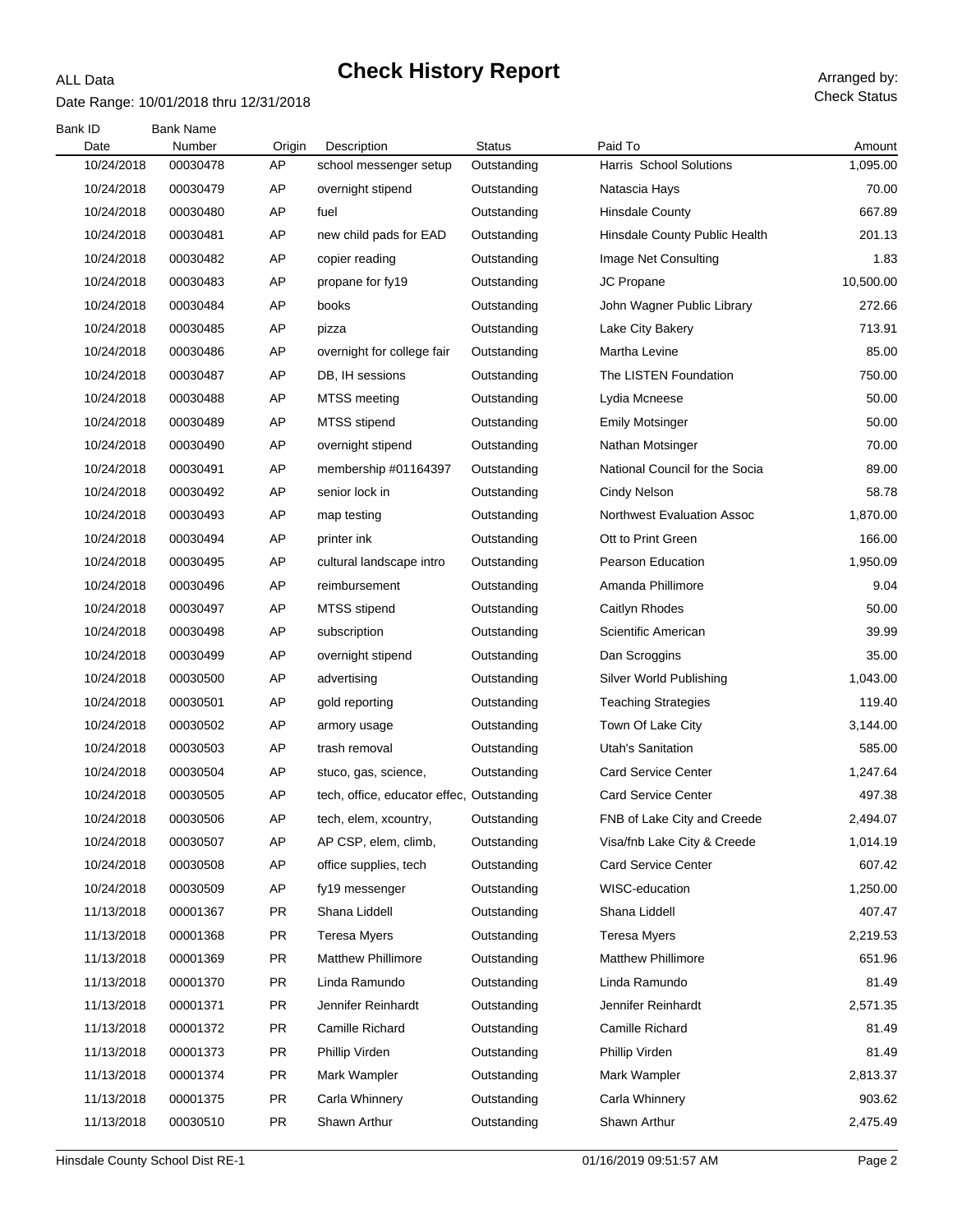#### Date Range: 10/01/2018 thru 12/31/2018

ALL Data

| Bank ID<br>Date | <b>Bank Name</b><br>Number | Origin    | Description                 | <b>Status</b> | Paid To                           | Amount    |
|-----------------|----------------------------|-----------|-----------------------------|---------------|-----------------------------------|-----------|
| 11/13/2018      | 00030511                   | <b>PR</b> | Amanada Caldon              | Outstanding   | Amanada Caldon                    | 742.48    |
| 11/13/2018      | 00030512                   | <b>PR</b> | Cameron Crump               | Outstanding   | Cameron Crump                     | 162.99    |
| 11/13/2018      | 00030513                   | <b>PR</b> | S. Gray                     | Outstanding   | S. Gray                           | 931.00    |
| 11/13/2018      | 00030514                   | <b>PR</b> | <b>Taylor Lear</b>          | Outstanding   | <b>Taylor Lear</b>                | 488.97    |
| 11/13/2018      | 00030515                   | <b>PR</b> | Martha Levine               | Outstanding   | Martha Levine                     | 2,988.04  |
| 11/13/2018      | DD.314                     | PR.       | Nov fy19                    | Outstanding   | Nov fy19                          | 43,365.51 |
| 11/16/2018      | 00030516                   | AP        | Nov fy19                    | Outstanding   | Aflac                             | 357.27    |
| 11/16/2018      | 00030517                   | AP        | reading diagnostics         | Outstanding   | Amplify Education, Inc.           | 306.00    |
| 11/16/2018      | 00030518                   | AP        | business cards              | Outstanding   | <b>B&amp;b Printing</b>           | 245.00    |
| 11/16/2018      | 00030519                   | AP        | casb convention             | Outstanding   | The Broadmoor                     | 3,338.80  |
| 11/16/2018      | 00030520                   | AP        | legal services              | Outstanding   | Caplan and Earnest Ilc            | 931.00    |
| 11/16/2018      | 00030521                   | AP        | supt conference             | Outstanding   | C.a.s.e.                          | 350.00    |
| 11/16/2018      | 00030522                   | AP        | Nov fy19                    | Outstanding   | Colorado Dept. Of Revenue         | 1,918.00  |
| 11/16/2018      | 00030523                   | AP        | snacks, milk                | Outstanding   | <b>Country Store</b>              | 16.04     |
| 11/16/2018      | 00030524                   | AP        | staff insurance             | Outstanding   | <b>CTSI</b>                       | 16,010.80 |
| 11/16/2018      | 00030525                   | AP        | cleaning supplies           | Outstanding   | Dars Cleaning Supplies            | 411.11    |
| 11/16/2018      | 00030526                   | AP        | Nov fy19                    | Outstanding   | First Natl Bank Of Lake City      | 6,537.08  |
| 11/16/2018      | 00030527                   | AP        | monthly storage             | Outstanding   | Four Seasons Storage              | 130.00    |
| 11/16/2018      | 00030528                   | AP        | halloween party games       | Outstanding   | Lori Frech                        | 43.42     |
| 11/16/2018      | 00030529                   | AP        | electric                    | Outstanding   | <b>Gunnison County Elec Assoc</b> | 938.75    |
| 11/16/2018      | 00030530                   | AP        | lighting, wiring            | Outstanding   | <b>General Maintenance</b>        | 1,819.10  |
| 11/16/2018      | 00030531                   | AP        | ads for facility mgr        | Outstanding   | <b>Gunnison Country Times</b>     | 170.00    |
| 11/16/2018      | 00030532                   | AP        | classroom supplies          | Outstanding   | Natascia Hays                     | 18.25     |
| 11/16/2018      | 00030533                   | AP        | membership dues             | Outstanding   | <b>Hinsdale County</b>            | 70.00     |
| 11/16/2018      | 00030534                   | AP        | fuel                        | Outstanding   | <b>Hinsdale County</b>            | 921.27    |
| 11/16/2018      | 00030535                   | AP        | copy charges                | Outstanding   | Image Net Consulting              | 69.22     |
| 11/16/2018      | 00030536                   | AP        | books                       | Outstanding   | John Wagner Public Library        | 127.31    |
| 11/16/2018      | 00030537                   | AP        | matting, etc for artwork to | Outstanding   | Nathan Motsinger                  | 124.44    |
| 11/16/2018      | 00030538                   | AP        | kbowl shirts                | Outstanding   | Pat's Screen Printing             | 399.00    |
| 11/16/2018      | 00030539                   | AP        | Nov fy19                    | Outstanding   | Public Employee Ret Assoc         | 21,949.44 |
| 11/16/2018      | 00030540                   | AP        | Nov fy19                    | Outstanding   | Pera 401(k) Plan                  | 2,632.67  |
| 11/16/2018      | 00030541                   | AP        | security entry              | Outstanding   | Raptor Technologies               | 1,725.00  |
| 11/16/2018      | 00030542                   | AP        | October, november billing   | Outstanding   | RTA Inc.                          | 32,358.60 |
| 11/16/2018      | 00030543                   | AP        | school corner ads           | Outstanding   | Silver World Publishing           | 1,789.00  |
| 11/16/2018      | 00030544                   | AP        | land water                  | Outstanding   | Town Of Lake City                 | 1,390.95  |
| 11/16/2018      | 00030545                   | AP        | gas, ad, msxcountry, hs     | Outstanding   | <b>Card Service Center</b>        | 4,573.03  |
| 11/16/2018      | 00030546                   | AP        | spanish, admin, edu effec,  | Outstanding   | <b>Card Service Center</b>        | 402.48    |
| 11/16/2018      | 00030547                   | AP        | for previous charges        | Outstanding   | Visa First National Bank          | 227.41    |
| 11/16/2018      | 00030548                   | AP        | goedustar, leadership,      | Outstanding   | FNB of Lake City and Creede       | 1,570.59  |
| 11/16/2018      | 00030549                   | AP        | xcountry, lunch, redesign,  | Outstanding   | <b>Card Service Center</b>        | 503.99    |
| 11/16/2018      | 00030550                   | AP        | travel reimbursement        | Outstanding   | Carla Whinnery                    | 430.57    |
| 11/16/2018      | 00030551                   | AP        | dry erase table             | Outstanding   | <b>Worthington Direct</b>         | 278.72    |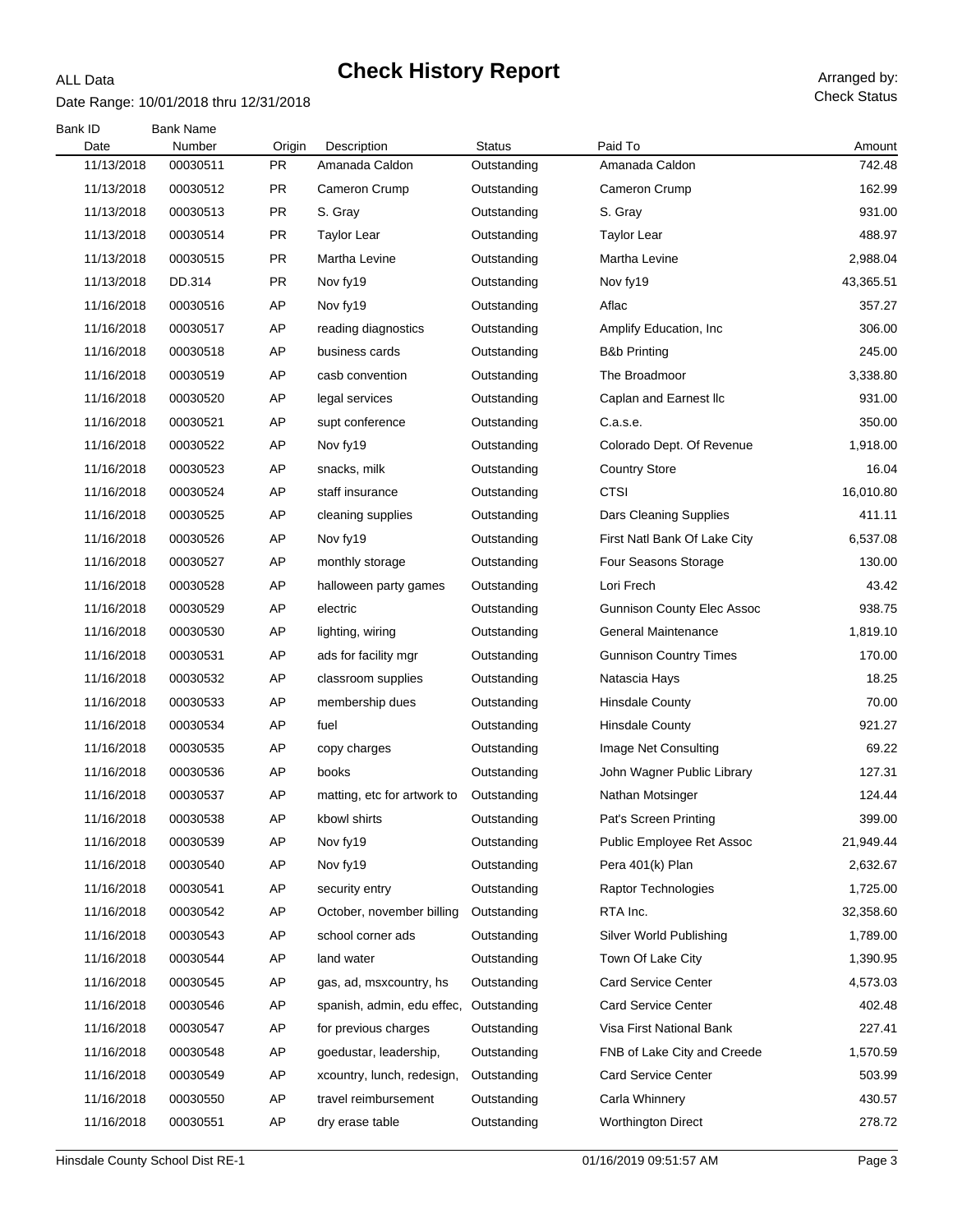#### Date Range: 10/01/2018 thru 12/31/2018

ALL Data

| Bank ID<br>Date | <b>Bank Name</b><br>Number | Origin    | Description             | <b>Status</b> | Paid To                           | Amount    |
|-----------------|----------------------------|-----------|-------------------------|---------------|-----------------------------------|-----------|
| 12/18/2018      | 00030566                   | <b>PR</b> | Shawn Arthur            | Outstanding   | Shawn Arthur                      | 2,475.49  |
| 12/18/2018      | 00030567                   | <b>PR</b> | Amanada Caldon          | Outstanding   | Amanada Caldon                    | 707.87    |
| 12/18/2018      | 00030568                   | <b>PR</b> | Cameron Crump           | Outstanding   | Cameron Crump                     | 81.49     |
| 12/18/2018      | 00030569                   | <b>PR</b> | S. Gray                 | Outstanding   | S. Gray                           | 931.00    |
| 12/18/2018      | 00030570                   | <b>PR</b> | <b>Taylor Lear</b>      | Outstanding   | <b>Taylor Lear</b>                | 244.48    |
| 12/18/2018      | 00030571                   | <b>PR</b> | Martha Levine           | Outstanding   | Martha Levine                     | 3,175.82  |
| 12/18/2018      | 00030572                   | <b>PR</b> | Shana Liddell           | Outstanding   | Shana Liddell                     | 244.48    |
| 12/18/2018      | 00030573                   | <b>PR</b> | Teresa Myers            | Outstanding   | Teresa Myers                      | 2,388.49  |
| 12/18/2018      | 00030574                   | <b>PR</b> | <b>Toni Painter</b>     | Outstanding   | <b>Toni Painter</b>               | 81.49     |
| 12/18/2018      | 00030575                   | <b>PR</b> | Jennifer Reinhardt      | Outstanding   | Jennifer Reinhardt                | 2,571.35  |
| 12/18/2018      | 00030576                   | <b>PR</b> | Camille Richard         | Outstanding   | Camille Richard                   | 81.49     |
| 12/18/2018      | 00030577                   | <b>PR</b> | Phillip Virden          | Outstanding   | Phillip Virden                    | 452.75    |
| 12/18/2018      | 00030578                   | PR.       | Mark Wampler            | Outstanding   | Mark Wampler                      | 2,813.37  |
| 12/18/2018      | 00030579                   | <b>PR</b> | Carla Whinnery          | Outstanding   | Carla Whinnery                    | 903.62    |
| 12/18/2018      | 00030580                   | AP        | Dec fy19                | Outstanding   | Aflac                             | 357.27    |
| 12/18/2018      | 00030581                   | AP        | Dec fy19                | Outstanding   | Colorado Dept. Of Revenue         | 1,854.00  |
| 12/18/2018      | 00030582                   | AP        | October fy19            | Outstanding   | Colorado State Treasurer          | 682.18    |
| 12/18/2018      | 00030583                   | AP        | Dec fy19                | Outstanding   | First Natl Bank Of Lake City      | 6,268.45  |
| 12/18/2018      | 00030584                   | AP        | Dec fy19                | Outstanding   | Public Employee Ret Assoc         | 21,308.38 |
| 12/18/2018      | 00030585                   | AP        | Dec fy19                | Outstanding   | Pera 401(k) Plan                  | 320.57    |
| 12/18/2018      | 00030586                   | AP        | ice melt, HH,           | Outstanding   | <b>Blue Spruce Bldg Materials</b> | 2,569.24  |
| 12/18/2018      | 00030587                   | AP        | remaining balance       | Outstanding   | The Broadmoor                     | 856.16    |
| 12/18/2018      | 00030588                   | AP        | prof development        | Outstanding   | Carie Mitchell Consulting, LLC    | 120.00    |
| 12/18/2018      | 00030589                   | AP        | tech training           | Outstanding   | <b>Bryan Carr</b>                 | 25.00     |
| 12/18/2018      | 00030590                   | AP        | main line               | Outstanding   | <b>Century Link</b>               | 594.08    |
| 12/18/2018      | 00030591                   | AP        | snacks, milk, etc       | Outstanding   | <b>Country Store</b>              | 310.02    |
| 12/18/2018      | 00030592                   | AP        | staff insurance         | Outstanding   | <b>CTSI</b>                       | 16,010.80 |
| 12/18/2018      | 00030593                   | AP        | cleaning supplies       | Outstanding   | Dars Cleaning Supplies            | 1,250.26  |
| 12/18/2018      | 00030594                   | AP        | ht-60 oil change, snow  | Outstanding   | FILE AUTOMOTIVE                   | 4,288.04  |
| 12/18/2018      | 00030595                   | AP        | monthly rental          | Outstanding   | <b>Four Seasons Storage</b>       | 130.00    |
| 12/18/2018      | 00030596                   | AP        | prizes for students     | Outstanding   | Lori Frech                        | 88.47     |
| 12/18/2018      | 00030597                   | AP        | diebels training        | Outstanding   | Lily Fyler                        | 150.00    |
| 12/18/2018      | 00030598                   | AP        | electric                | Outstanding   | <b>Gunnison County Elec Assoc</b> | 137.84    |
| 12/18/2018      | 00030599                   | AP        | building heat, line     | Outstanding   | <b>General Maintenance</b>        | 1,353.00  |
| 12/18/2018      | 00030600                   | AP        | food for fundraiser, pe | Outstanding   | <b>GARY GIBSON</b>                | 483.14    |
| 12/18/2018      | 00030601                   | AP        | ad for mill levy vote   | Outstanding   | <b>Gunnison Country Times</b>     | 170.00    |
| 12/18/2018      | 00030602                   | AP        | diebels training        | Outstanding   | Rebecca Hall                      | 175.00    |
| 12/18/2018      | 00030603                   | AP        | school mesenger         | Outstanding   | Harris School Solutions           | 317.55    |
| 12/18/2018      | 00030604                   | AP        | tech training           | Outstanding   | Natascia Hays                     | 25.00     |
| 12/18/2018      | 00030605                   | AP        | bond election costs     | Outstanding   | <b>Hinsdale County</b>            | 3,574.46  |
| 12/18/2018      | 00030606                   | AP        | title commitment        | Outstanding   | Hinsdale County Title Company     | 450.00    |
| 12/18/2018      | 00030607                   | AP        | copy billing            | Outstanding   | Image Net Consulting              | 205.23    |